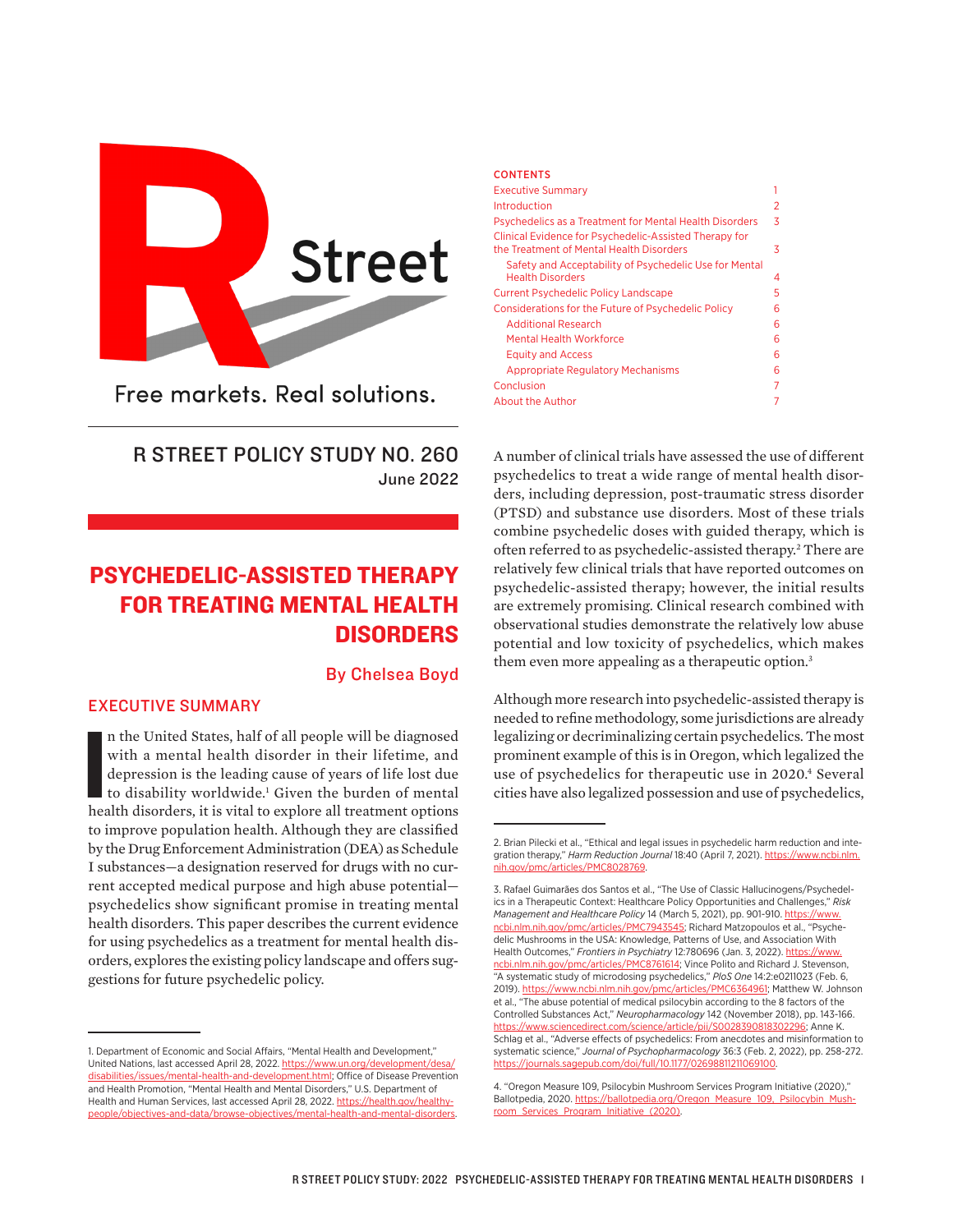with other states considering similar policies.<sup>5</sup>

This paper sets out to familiarize policymakers with the existing body of research on psychedelics use for the treatment of mental health disorders. Additionally, the paper will highlight several factors for policymakers to consider when developing policies associated with psychedelic medicine. These factors include the need for more research into psychedelic medicine; the need to educate and increase the mental health workforce; and the need to ensure equity and access.

#### INTRODUCTION

Mental health disorders account for 7.4 percent of the global disease burden, translating to about 970 million cases and a global economic cost of \$1 trillion per year.<sup>6</sup> Individuals with mental health disorders often face significant stigma and marginally effective treatment options.7 Many current pharmaceutical treatments take upwards of seven weeks to become effective—if they do—and many people experience intolerable side effects that negatively impact treatment adherence.8 New treatments are needed to address the individual and societal toll of mental health disorders.

Despite the need for new treatments, psychiatric pharmaceutical development has slowed significantly.9 Many of the recently introduced psychiatric pharmaceuticals constitute small changes to the chemical structure of existing drugs or revised methods of drug delivery. These changes rarely pro-

7. Argento et al. [https://www.ncbi.nlm.nih.gov/pmc/articles/PMC8450400](https://www.ncbi.nlm.nih.gov/pmc/articles/PMC8450400/).

duce significant improvements in efficacy. Some researchers, however, are looking beyond the existing classes of psychiatric drugs. Psychedelics represent one new area of consideration for treating mental health disorders.

Western exploration of psychedelics began in the 1950s.<sup>10</sup> Despite the positive finding of early psychedelics researchers, sensationalized media coverage and recreational use in the 1960s resulted in psychedelic drugs being classified as Schedule I by the DEA and the United Nations Convention on Psychotropic Substances, a classification reserved for substances with no currently accepted medical use and high abuse potential. Schedule I substances are illegal to use or possess, making it difficult for researchers to obtain and study these substances and stifling research into the medical use of these substances.<sup>11</sup>

It was not until the 1990s that clinical trials on the use of psychedelics for treating mental health disorders resumed.12 Initially, positive outcomes led the Food and Drug Administration (FDA) to classify both 3,4-methylenedioxymethamphetamine (MDMA or ecstasy) and psilocybin as "breakthrough therapies" in 2017 and 2019, respectively, allowing for an expedited drug development and approval process.<sup>13</sup> As a result of publishing more clinical trials, interest in psychedelic medicine continues to grow. Although there is great optimism about psychedelic medicine, especially for the treatment of mental health disorders, psychedelic-assisted therapy researchers are still establishing best practices for delivering treatment. Furthermore, sound regulatory models and jurisdictional oversight are necessary to ensure patient safety once psychedelic medicine is ready for broad application.

This paper will describe the current state of psychedelics research for the treatment of mental health disorders, explain the policy landscape surrounding psychedelics and

<sup>5.</sup> See, e.g., "Denver, Colorado, Initiated Ordinance 301, Psilocybin Mushroom Initiative," Ballotpedia, May 2019. https://ballotpedia.org/Denver, Colorado, Initiated [Ordinance\\_301,\\_Psilocybin\\_Mushroom\\_Initiative\\_\(May\\_2019\);](https://ballotpedia.org/Denver,_Colorado,_Initiated_Ordinance_301,_Psilocybin_Mushroom_Initiative_(May_2019)) Noel Gallo, "Agenda Report: Decriminalizing Entheogenic Plants," City of Oakland, May 15, 2019. [https://](https://www.decriminalizenature.org/media/attachments/2019/11/20/decrim-resolution.pdf) [www.decriminalizenature.org/media/attachments/2019/11/20/decrim-resolution.pdf](https://www.decriminalizenature.org/media/attachments/2019/11/20/decrim-resolution.pdf); "Ann Arbor decriminalizes magic mushrooms, psychedelic plants," *AP News*, Sep. 26, 2020. https://apnews.com/article/ann-arbor-plants-featured-ca-state-wire-mi [wire-b0ce69ca0961c150e0f900e8ea4cf432](https://apnews.com/article/ann-arbor-plants-featured-ca-state-wire-mi-state-wire-b0ce69ca0961c150e0f900e8ea4cf432); Andrew Beaujon, "Magic Mushrooms Are Decriminalized in DC as of Today," Washingtonian, March 15, 2021. [https://www.](https://www.washingtonian.com/2021/03/15/magic-mushrooms-are-decriminalized-in-dc-as-of-today/) [washingtonian.com/2021/03/15/magic-mushrooms-are-decriminalized-in-dc-as-of](https://www.washingtonian.com/2021/03/15/magic-mushrooms-are-decriminalized-in-dc-as-of-today/)[today;](https://www.washingtonian.com/2021/03/15/magic-mushrooms-are-decriminalized-in-dc-as-of-today/) Jon Blistein, "Massachusetts City Moves to Decriminalize Natural Psychedelics," Rolling Stone, Jan. 15, 2021. [https://www.rollingstone.com/culture/culture-news/](https://www.rollingstone.com/culture/culture-news/somerville-massachusetts-psychedelics-magic-mushrooms-decriminalize-1115198/) assachusetts-psychedelics-magic-mushrooms-decriminalize-1115198; Tiffany Kary, "Seattle Votes to Decriminalize Psilocybin and Similar Substances," *Bloomberg*, Oct. 4, 2021. [https://www.bloomberg.com/news/articles/2021-10-04/](https://www.bloomberg.com/news/articles/2021-10-04/seattle-votes-to-decriminalize-psylocybin-and-similar-substances) [seattle-votes-to-decriminalize-psylocybin-and-similar-substances](https://www.bloomberg.com/news/articles/2021-10-04/seattle-votes-to-decriminalize-psylocybin-and-similar-substances).

<sup>6.</sup> Elena Argento et al., "Psychedelic-Assisted Psychotherapy After COVID-19: The Therapeutic Uses of Psilocybin and MDMA for Pandemic-Related Mental Health Problems," *Frontiers in Psychiatry* 12 (Sept. 6, 2021). [https://www.ncbi.nlm.nih.gov/](https://www.ncbi.nlm.nih.gov/pmc/articles/PMC8450400/) [pmc/articles/PMC8450400](https://www.ncbi.nlm.nih.gov/pmc/articles/PMC8450400/); Alize J. Ferrari et al., "Global, regional, and national burden of 12 mental disorders in 204 countries and territories, 1990–2019: a systematic analysis for the Global Burden of Disease Study 2019," *The Lancet Psychiatry* 9:2 (Feb. 1, 2022), pp. 137-150. [https://www.thelancet.com/journals/lanpsy/article/PIIS2215-](https://www.thelancet.com/journals/lanpsy/article/PIIS2215-0366(21)00395-3/fulltext) [0366\(21\)00395-3/fulltext.](https://www.thelancet.com/journals/lanpsy/article/PIIS2215-0366(21)00395-3/fulltext)

<sup>8.</sup> Maxemiliano V. Vargas et al., "Psychedelics and Other Psychoplastogens for Treating Mental Illness," Frontiers in Psychiatry 12 (Oct. 4, 2021). [https://www.ncbi.nlm.nih.](https://www.ncbi.nlm.nih.gov/pmc/articles/PMC8520991/) [gov/pmc/articles/PMC8520991](https://www.ncbi.nlm.nih.gov/pmc/articles/PMC8520991/); Toby Lea et al., "Perceived outcomes of psychedelic microdosing as self-managed therapies for mental and substance use disorders," *Psychopharmacology* 237:5 (May 2020), pp. 1521-1532. [https://pubmed.ncbi.nlm.nih.](https://pubmed.ncbi.nlm.nih.gov/32043165/) [gov/32043165.](https://pubmed.ncbi.nlm.nih.gov/32043165/)

<sup>9.</sup> Jason B. Luoma et al., "A Meta-Analysis of Placebo-Controlled Trials of Psychedelic-Assisted Therapy," *Journal of Psychoactive Drugs* 52:4 (2020), pp. 289-299. [https://](https://www.ncbi.nlm.nih.gov/pmc/articles/PMC7736164/) [www.ncbi.nlm.nih.gov/pmc/articles/PMC7736164](https://www.ncbi.nlm.nih.gov/pmc/articles/PMC7736164/).

<sup>10.</sup> Franklin King 4th and Rebecca Hammond, "Psychedelics as Reemerging Treatments for Anxiety Disorders: Possibilities and Challenges in a Nascent Field," *Focus (American Psychiatric Publishing)* 19:2 (June 2021), pp. 190-196. [https://pubmed.ncbi.](https://pubmed.ncbi.nlm.nih.gov/34690582/) [nlm.nih.gov/34690582;](https://pubmed.ncbi.nlm.nih.gov/34690582/) Maurizio Coppola et al., "Psilocybin for Treating Psychiatric Disorders: A Psychonaut Legend or a Promising Therapeutic Perspective?," *Journal of Xenobiotics* 12:1 (Feb. 7, 2022), pp. 41-52. [https://www.ncbi.nlm.nih.gov/pmc/articles/](https://www.ncbi.nlm.nih.gov/pmc/articles/PMC8883979/) [PMC8883979](https://www.ncbi.nlm.nih.gov/pmc/articles/PMC8883979/); Peter S. Hendricks et al., "Classic psychedelic use is associated with reduced psychological distress and suicidality in the United States adult population," *Journal of Psychopharmacology* 29:3 (2015), pp. 280-288. [https://pubmed.ncbi.nlm.](https://pubmed.ncbi.nlm.nih.gov/25586402/) [nih.gov/25586402](https://pubmed.ncbi.nlm.nih.gov/25586402/).

<sup>11.</sup> Hendricks et al. [https://pubmed.ncbi.nlm.nih.gov/25586402](https://pubmed.ncbi.nlm.nih.gov/25586402/); Pilecki et al. [https://](https://www.ncbi.nlm.nih.gov/pmc/articles/PMC8028769/) [www.ncbi.nlm.nih.gov/pmc/articles/PMC8028769](https://www.ncbi.nlm.nih.gov/pmc/articles/PMC8028769/).

<sup>12.</sup> Erwin Krediet et al., "Reviewing the Potential of Psychedelics for the Treatment of PTSD," *The International Journal of Neuropsychopharmacology* 23:6 (2020), pp. 385-400. [https://www.ncbi.nlm.nih.gov/pmc/articles/PMC7311646](https://www.ncbi.nlm.nih.gov/pmc/articles/PMC7311646/); Mason Marks, "A Strategy for Rescheduling Psilocybin," Scientific American, Oct. 11, 2021. [https://www.](https://www.scientificamerican.com/article/a-strategy-for-rescheduling-psilocybin/) nerican.com/article/a-strategy-for-rescheduling-psilocybin

<sup>13. &</sup>quot;Breakthrough Therapy," U.S. Food and Drug Administration, Jan. 4, 2018. [https://](https://www.fda.gov/patients/fast-track-breakthrough-therapy-accelerated-approval-priority-review/breakthrough-therapy) [www.fda.gov/patients/fast-track-breakthrough-therapy-accelerated-approval-pri](https://www.fda.gov/patients/fast-track-breakthrough-therapy-accelerated-approval-priority-review/breakthrough-therapy)[ority-review/breakthrough-therapy;](https://www.fda.gov/patients/fast-track-breakthrough-therapy-accelerated-approval-priority-review/breakthrough-therapy) Guimarães dos Santos et al. [https://www.ncbi.](https://www.ncbi.nlm.nih.gov/pmc/articles/PMC7943545/) [nlm.nih.gov/pmc/articles/PMC7943545](https://www.ncbi.nlm.nih.gov/pmc/articles/PMC7943545/); Krediet et al. [https://www.ncbi.nlm.nih.gov/](https://www.ncbi.nlm.nih.gov/pmc/articles/PMC7311646/) [pmc/articles/PMC7311646](https://www.ncbi.nlm.nih.gov/pmc/articles/PMC7311646/); Yasemin Saplakoglu, "FDA Calls Psychedelic Psilocybin a 'Breakthrough Therapy' for Severe Depression," Live Science, Nov. 25, 2019. [https://](https://www.livescience.com/psilocybin-depression-breakthrough-therapy.html) [www.livescience.com/psilocybin-depression-breakthrough-therapy.html](https://www.livescience.com/psilocybin-depression-breakthrough-therapy.html).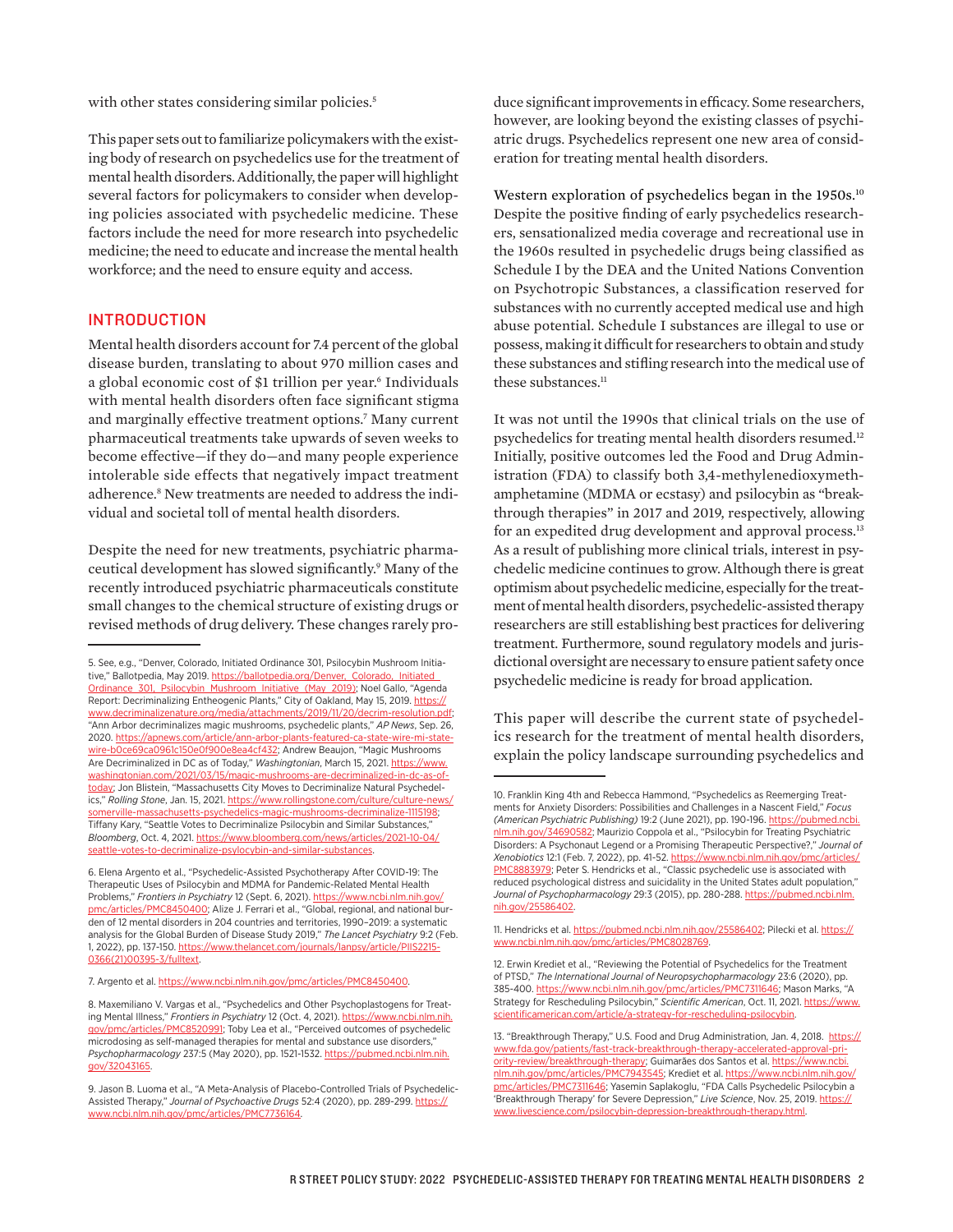provide policy considerations for preparing for broad application of psychedelic-assisted therapy.

### PSYCHEDELICS AS A TREATMENT FOR MENTAL HEALTH DISORDERS

Psychedelics, molecules with "mind-manifesting" properties, can be broken up into three categories of compounds: psychedelics, entactogens and dissociatives. 14 Classical psychedelics include lysergic acid diethylamide (LSD), peyote, mescaline, N,N-dimethyltryptamine (DMT) and psilocybin.15 Entactogens include MDMA or ecstasy and dissociatives include ketamine.<sup>16</sup> Psychedelics affect the perception of sensory stimuli; increase introspection and self-awareness; alter the sense of time; facilitate mystical experiences; and induce a blissful, joyous or euphoric state.<sup>17</sup> For the purposes of this paper, the term "psychedelics" refers to psilocybin, LSD, DMT and MDMA, unless otherwise specified. Although one form of ketamine, esketamine, has been FDA approved as a therapeutic for treatment-resistant depression, ketamine's status as a Schedule III substance places it outside of the scope of this paper due to its legal status and accepted use as a medical anesthetic.18 This is in contrast to other psychedelics, which are Schedule I drugs and have no current accepted medical use.

### Clinical Evidence for Psychedelic-Assisted Therapy for the Treatment of Mental Health Disorders

From the 1950s through the 1970s, there was significant scientific exploration into the use of psychedelics in medicine. The results from this era are promising, although most of the experimental data lacked the methodological rigor expected from scientists today.<sup>19</sup> Clinical trials using psychedelics have explored their potential for treating PTSD; depression; tobacco and alcohol use disorders; obsessive-compulsive disorder (OCD); and anxiety and depression in patients with terminal cancer diagnoses.<sup>20</sup>

Most modern clinical trials follow a similar treatment protocol for psychedelic-assisted therapy. The process consists of three phases: preparation sessions, treatment sessions and integration sessions.21 The goal of preparation sessions is to build trust between patients and clinicians, encouraging the development of an open mindset that promotes "letting go" of psychological resistance.<sup>22</sup> Treatment or dosing sessions involve the patient receiving the psychedelic substance. Most clinical trials consist of one or two dosing sessions during which patients are given a psychedelic dose high enough to elicit an altered state of consciousness.<sup>23</sup> Treatment sessions often last six to eight hours and focus on the patient's inner experience in a non-directive way.<sup>24</sup> During treatment sessions, researchers focus on "set" (the psychological state of the patient) and "setting" (the environment in which the substance is used).<sup>25</sup> After the treatment sessions, clinicians conduct one or more integration sessions where the patient processes feelings and experiences from the treatment sessions and works to create lasting change.<sup>26</sup> To ensure patient safety, all sessions are usually conducted with two therapists.27 Though there are relatively few completed clinical trials with published results, there are at least 50 active phase two or phase three clinical trials—which assess the efficacy and side effects of a treatment—on psychedelics as of April 2022.28

One of the most anticipated studies compared psilocybin to escitalopram (a common antidepressant) in 59 people with long-standing moderate-to-severe depression.<sup>29</sup> The study found no difference in the antidepressant effects of psilocybin compared to escitalopram.<sup>30</sup> Additionally, the percentage of patients reporting anxiety, dry mouth, sexual dysfunction, or reduced emotional responsiveness was lower in the psilocybin group.31 This suggests that psilocybin produces

24. Ibid.

26. Pilecki et al. [https://www.ncbi.nlm.nih.gov/pmc/articles/PMC8028769](https://www.ncbi.nlm.nih.gov/pmc/articles/PMC8028769/).

27. Ibid.

<sup>14.</sup> Vargas et al. [https://www.ncbi.nlm.nih.gov/pmc/articles/PMC8520991.](https://www.ncbi.nlm.nih.gov/pmc/articles/PMC8520991/)

<sup>15.</sup> Grant M. Jones and Matthew K. Nock, "Lifetime use of MDMA/ecstasy and psilocybin is associated with reduced odds of major depressive episodes," *Journal of Psychopharmacology* 36:1 (January 2022), pp. 57-65. [https://pubmed.ncbi.nlm.nih.](https://pubmed.ncbi.nlm.nih.gov/34983261/) [gov/34983261](https://pubmed.ncbi.nlm.nih.gov/34983261/); Vargas et al. [https://www.ncbi.nlm.nih.gov/pmc/articles/PMC8520991](https://www.ncbi.nlm.nih.gov/pmc/articles/PMC8520991/).

<sup>16.</sup> Vargas et al. [https://www.ncbi.nlm.nih.gov/pmc/articles/PMC8520991.](https://www.ncbi.nlm.nih.gov/pmc/articles/PMC8520991/)

<sup>17.</sup> Guimarães dos Santos et al. [https://www.ncbi.nlm.nih.gov/pmc/articles/](https://www.ncbi.nlm.nih.gov/pmc/articles/PMC7943545/) [PMC7943545.](https://www.ncbi.nlm.nih.gov/pmc/articles/PMC7943545/)

<sup>18.</sup> Drug Enforcement Administration, "Drug Fact Sheet: Ketamine," Department of Justice, April 2020. [https://www.dea.gov/sites/default/files/2020-06/Ket](https://www.dea.gov/sites/default/files/2020-06/Ketamine-2020.pdf)[amine-2020.pdf](https://www.dea.gov/sites/default/files/2020-06/Ketamine-2020.pdf).

<sup>19.</sup> Neil M. Weston et al., "Historic psychedelic drug trials and the treatment of anxiety disorders," *Depression and Anxiety* 37:12 (December 2020), pp. 1261-1279. [https://](https://pubmed.ncbi.nlm.nih.gov/32627308/) [pubmed.ncbi.nlm.nih.gov/32627308](https://pubmed.ncbi.nlm.nih.gov/32627308/); Peter S. Hendricks et al. [https://pubmed.ncbi.](https://pubmed.ncbi.nlm.nih.gov/25586402/) [nlm.nih.gov/25586402.](https://pubmed.ncbi.nlm.nih.gov/25586402/)

<sup>20.</sup> Krediet et al. [https://www.ncbi.nlm.nih.gov/pmc/articles/PMC7311646.](https://www.ncbi.nlm.nih.gov/pmc/articles/PMC7311646/)

<sup>21.</sup> Pilecki et al. https://www.ncbi.nlm.nih.gov/pmc/articles/PMC8028769

<sup>22.</sup> Leor Roseman et al., "Quality of Acute Psychedelic Experience Predicts Therapeutic Efficacy of Psilocybin for Treatment-Resistant Depression," *Frontiers in Pharmacology* 8:974 (Jan. 17, 2018). [https://www.ncbi.nlm.nih.gov/pmc/articles/PMC5776504.](https://www.ncbi.nlm.nih.gov/pmc/articles/PMC5776504/)

<sup>23.</sup> Roseman et al. [https://www.ncbi.nlm.nih.gov/pmc/articles/PMC5776504;](https://www.ncbi.nlm.nih.gov/pmc/articles/PMC5776504/) Pilecki et al. [https://www.ncbi.nlm.nih.gov/pmc/articles/PMC8028769.](https://www.ncbi.nlm.nih.gov/pmc/articles/PMC8028769/)

<sup>25.</sup> Ibid; Guimarães dos Santos et al. [https://www.ncbi.nlm.nih.gov/pmc/articles/](https://www.ncbi.nlm.nih.gov/pmc/articles/PMC7943545/) [PMC7943545](https://www.ncbi.nlm.nih.gov/pmc/articles/PMC7943545/).

<sup>28.</sup> U.S. National Library of Medicine, "Clinicaltrials.gov," The National Institutes of Health, last accessed May 4, 2022. [https://clinicaltrials.gov/ct2/results?cond=&term=p](https://clinicaltrials.gov/ct2/results?cond=&term=psychedelic&type=Intr&rslt=&recrs=b&recrs=a&recrs=f&recrs=d&age_v=&gndr=&intr=&titles=&outc=&spons=&lead=&id=&cntry=&state=&city=&dist=&locn=&phase=1&phase=2&rsub=&strd_s=&strd_e=&prcd_s=&prcd_e=&sfpd_s=&sfpd_e=&rfpd_s=&rfpd_e=&lupd_s=&lupd_e=&sort=) [sychedelic&type=Intr&rslt=&recrs=b&recrs=a&recrs=f&recrs=d&age\\_v=&gndr=&intr=](https://clinicaltrials.gov/ct2/results?cond=&term=psychedelic&type=Intr&rslt=&recrs=b&recrs=a&recrs=f&recrs=d&age_v=&gndr=&intr=&titles=&outc=&spons=&lead=&id=&cntry=&state=&city=&dist=&locn=&phase=1&phase=2&rsub=&strd_s=&strd_e=&prcd_s=&prcd_e=&sfpd_s=&sfpd_e=&rfpd_s=&rfpd_e=&lupd_s=&lupd_e=&sort=) [&titles=&outc=&spons=&lead=&id=&cntry=&state=&city=&dist=&locn=&phase=1&phas](https://clinicaltrials.gov/ct2/results?cond=&term=psychedelic&type=Intr&rslt=&recrs=b&recrs=a&recrs=f&recrs=d&age_v=&gndr=&intr=&titles=&outc=&spons=&lead=&id=&cntry=&state=&city=&dist=&locn=&phase=1&phase=2&rsub=&strd_s=&strd_e=&prcd_s=&prcd_e=&sfpd_s=&sfpd_e=&rfpd_s=&rfpd_e=&lupd_s=&lupd_e=&sort=) [e=2&rsub=&strd\\_s=&strd\\_e=&prcd\\_s=&prcd\\_e=&sfpd\\_s=&s.](https://clinicaltrials.gov/ct2/results?cond=&term=psychedelic&type=Intr&rslt=&recrs=b&recrs=a&recrs=f&recrs=d&age_v=&gndr=&intr=&titles=&outc=&spons=&lead=&id=&cntry=&state=&city=&dist=&locn=&phase=1&phase=2&rsub=&strd_s=&strd_e=&prcd_s=&prcd_e=&sfpd_s=&sfpd_e=&rfpd_s=&rfpd_e=&lupd_s=&lupd_e=&sort=)

<sup>29.</sup> Robin Carhart-Harris et al., "Trial of Psilocybin versus Escitalopram for Depression," *New England Journal of Medicine* 384 (April 15, 2021), pp. 1402-1411. [https://](https://www.nejm.org/doi/full/10.1056/nejmoa2032994) [www.nejm.org/doi/full/10.1056/nejmoa2032994](https://www.nejm.org/doi/full/10.1056/nejmoa2032994).

<sup>30.</sup> Ibid.

<sup>31.</sup> Ibid.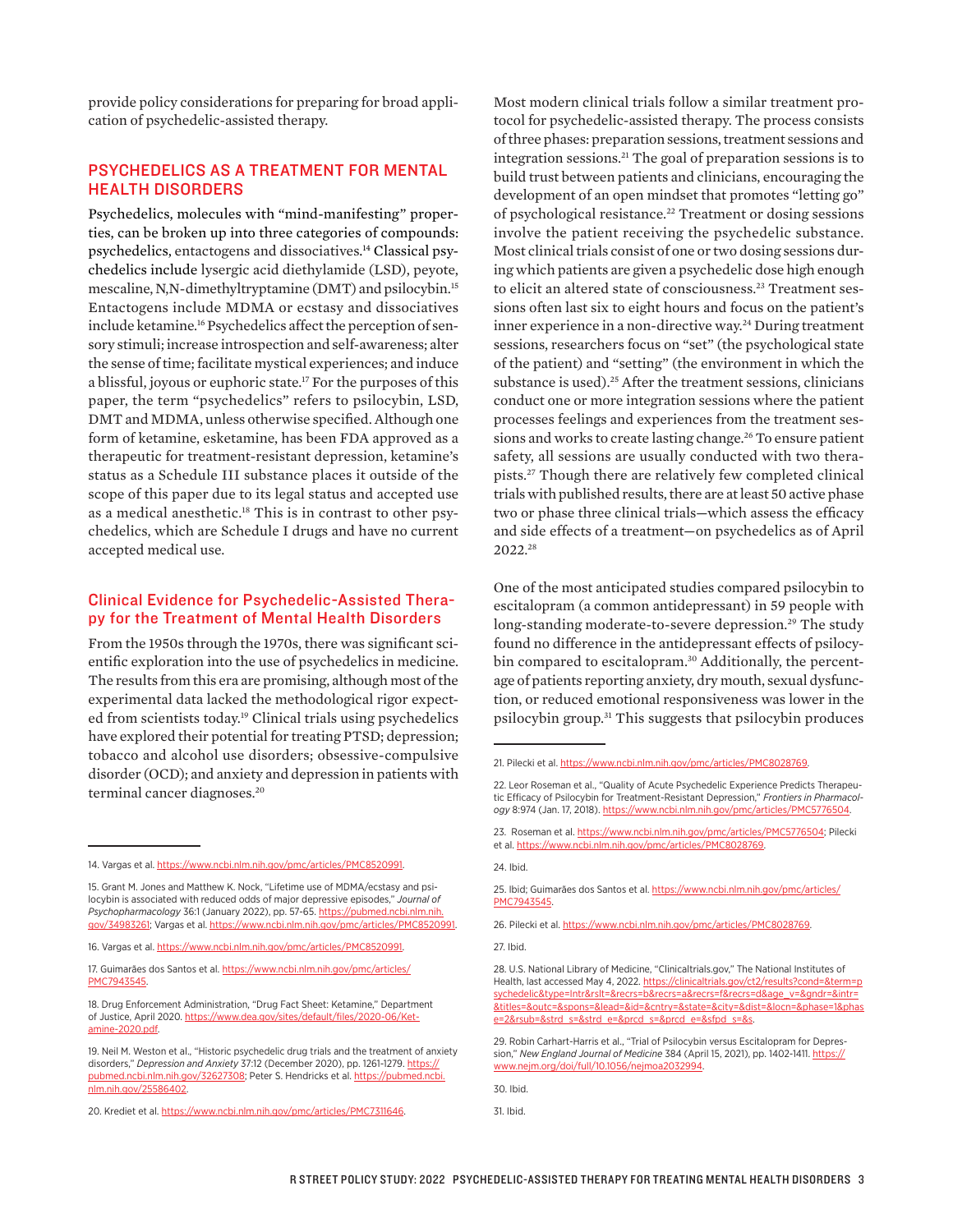results that are at least comparable to the current standard of treatment while potentially mitigating side effects.<sup>32</sup> Trials of psilocybin among people with life-threatening cancer diagnoses have shown that the effects of psilocybin-assisted therapy can last at least 4.5 years, and 60 to 80 percent of trial participants had clinically significant reductions in anxiety and depression.<sup>33</sup>

Several trials using MDMA to treat PTSD have also shown promising results. One recent study found that 67 percent of participants with PTSD no longer met the diagnostic criteria for PTSD two months after MDMA-assisted therapy.<sup>34</sup> Less robust evidence exists for the treatment of tobacco- and alcohol-use disorders though several studies have shown high abstinence rates after psilocybin-assisted therapy.<sup>35</sup> Across clinical trials, there have been no serious adverse events reported, and side effects have been fleeting and included headache, anxiety, nausea and confusion.36

Randomized, controlled clinical trials are considered the gold-standard of evidence in medical research. They do, however, have some limitations in the context of psychedelic-assisted therapy—notably it is difficult to find an adequate control treatment. Since psychedelics produce clear characteristic cognitive effects, it is possible for participants and researchers to guess which is the control (placebo) group and which is the treatment group, which may nullify blinding, therefore biasing the results toward more positive outcomes based on expectations.37 Additionally, small sample sizes and strict criteria for viable participants in the trials may limit the generalizability of clinical trial results.<sup>38</sup>

### Safety and Acceptability of Psychedelic Use for Mental Health Disorders

Observational research offers a view into real-world use of psychedelics that suggests patient acceptability. An estimated 32 million people in the United States have used psychedelics at least once.39 In the 2020 Global Drug Survey, about 6 percent of respondents reported using psychedelics to selftreat mental health conditions during the previous year.<sup>40</sup> Additionally, the same survey found that legal, regulated treatment with psychedelics was of interest to 90 percent of people who reported having a supervised, psychedelic experience in an uncontrolled setting.41 Finally, a different survey of psychedelics users found that 62 percent who had been diagnosed with a mental health disorder used psychedelics as a replacement or enhancement to psychiatric medications or psychotherapy.42

Research also indicates that classical psychedelics show low abuse potential and toxicity. In clinical trials of psychedelicassisted therapy, serious adverse events have not been reported and side effects have been minimal.<sup>43</sup> A trend known as microdosing also demonstrates the low toxicity and abuse potential of classical psychedelics. Microdosing involves taking a small dose of a psychedelic substance, one that does not impair normal functioning, on a set schedule (often every third day).<sup>44</sup> Since people who micro dose are exposed to psychedelics regularly, albeit at low levels, the habit shows the relative safety of classical psychedelics. The most commonly microdosed psychedelics are psilocybin and LSD.45

MDMA, on the other hand, may have a higher abuse potential than classical psychedelics, though its abuse potential is not as high as many other substances.<sup>46</sup> Acute toxicity and abuse have not been observed in medically supervised use of

43. Carhart-Harris et al. <https://www.nejm.org/doi/full/10.1056/nejmoa2032994>; Williams et al. [https://www.ncbi.nlm.nih.gov/pmc/articles/PMC8599345;](https://www.ncbi.nlm.nih.gov/pmc/articles/PMC8599345/) Coppola et al. [https://www.ncbi.nlm.nih.gov/pmc/articles/PMC8883979;](https://www.ncbi.nlm.nih.gov/pmc/articles/PMC8883979/) Krediet et al. [https://www.](https://www.ncbi.nlm.nih.gov/pmc/articles/PMC7311646/) [ncbi.nlm.nih.gov/pmc/articles/PMC7311646.](https://www.ncbi.nlm.nih.gov/pmc/articles/PMC7311646/)

44. Joseph M. Rootman et al., "Adults who microdose psychedelics report health related motivations and lower levels of anxiety and depression compared to nonmicrodosers," *Scientific Reports* 11:1:22479 (Nov. 18, 2021). [https://www.ncbi.nlm.nih.](https://www.ncbi.nlm.nih.gov/pmc/articles/PMC8602275/) [gov/pmc/articles/PMC8602275;](https://www.ncbi.nlm.nih.gov/pmc/articles/PMC8602275/) Polito and Stevenson. [https://www.ncbi.nlm.nih.gov/](https://www.ncbi.nlm.nih.gov/pmc/articles/PMC6364961/) [pmc/articles/PMC6364961](https://www.ncbi.nlm.nih.gov/pmc/articles/PMC6364961/).

<sup>32.</sup> Ibid.

<sup>33.</sup> Argento et al. [https://www.ncbi.nlm.nih.gov/pmc/articles/PMC8450400](https://www.ncbi.nlm.nih.gov/pmc/articles/PMC8450400/). 34. Ibid.

<sup>35.</sup> Argento et al. [https://www.ncbi.nlm.nih.gov/pmc/articles/PMC8450400](https://www.ncbi.nlm.nih.gov/pmc/articles/PMC8450400/); Teresa Reynolds Sousa et al., "Psychedelics and hallucinogens in Psychiatry: finding new pharmacological targets," *Current Topics in Medicinal Chemistry* (Dec. 1, 2021). [https://](https://pubmed.ncbi.nlm.nih.gov/34852736/) [pubmed.ncbi.nlm.nih.gov/34852736](https://pubmed.ncbi.nlm.nih.gov/34852736/).

<sup>36.</sup> Martin L. Williams et al., "Translating Psychedelic Therapies From Clinical Trials to Community Clinics: Building Bridges and Addressing Potential Challenges Ahead," *Frontiers in Psychiatry* 12:737738 (Nov. 4, 2021). [https://www.ncbi.nlm.nih.gov/pmc/](https://www.ncbi.nlm.nih.gov/pmc/articles/PMC8599345/) [articles/PMC8599345;](https://www.ncbi.nlm.nih.gov/pmc/articles/PMC8599345/) Hendricks et al. https://pubmed.ncbi.nlm.nih.gov/2558640 Krediet et al. [https://www.ncbi.nlm.nih.gov/pmc/articles/PMC7311646](https://www.ncbi.nlm.nih.gov/pmc/articles/PMC7311646/); Sally E. Meikle et al., "Psilocybin-assisted therapy for depression: How do we advance the field?," *The Australian and New Zealand Journal of Psychiatry* 54:3 (March 2020), pp. 225-231. [https://pubmed.ncbi.nlm.nih.gov/31752499](https://pubmed.ncbi.nlm.nih.gov/31752499/); Coppola et al. [https://www.ncbi.nlm.nih.](https://www.ncbi.nlm.nih.gov/pmc/articles/PMC8883979/) [gov/pmc/articles/PMC8883979.](https://www.ncbi.nlm.nih.gov/pmc/articles/PMC8883979/)

<sup>37.</sup> Weston et al. [https://pubmed.ncbi.nlm.nih.gov/32627308](https://pubmed.ncbi.nlm.nih.gov/32627308/); William R. Smith and Paul S. Appelbaum, "Two Models of Legalization of Psychedelic Substances: Reasons for Concern," *JAMA* 326:8 (Aug. 24 2021), pp. 697-698. [https://www.ncbi.nlm.nih.gov/](https://www.ncbi.nlm.nih.gov/pmc/articles/PMC8753745/) [pmc/articles/PMC8753745](https://www.ncbi.nlm.nih.gov/pmc/articles/PMC8753745/); Meikle et al. [https://pubmed.ncbi.nlm.nih.gov/31752499](https://pubmed.ncbi.nlm.nih.gov/31752499/); Suresh D. Muthukumaraswamy et al., "Blinding and expectancy confounds in psychedelic randomized controlled trials," *Expert Review of Clinical Pharmacology* 14:9 (September 2021), pp. 1133-1152. [https://pubmed.ncbi.nlm.nih.gov/34038314.](https://pubmed.ncbi.nlm.nih.gov/34038314/)

<sup>38.</sup> Smith and Appelbaum. [https://www.ncbi.nlm.nih.gov/pmc/articles/PMC8753745](https://www.ncbi.nlm.nih.gov/pmc/articles/PMC8753745/); Pilecki et al. [https://www.ncbi.nlm.nih.gov/pmc/articles/PMC8028769.](https://www.ncbi.nlm.nih.gov/pmc/articles/PMC8028769/)

<sup>39.</sup> Pilecki et al. [https://www.ncbi.nlm.nih.gov/pmc/articles/PMC8028769](https://www.ncbi.nlm.nih.gov/pmc/articles/PMC8028769/).

<sup>40.</sup> Argento et al. [https://www.ncbi.nlm.nih.gov/pmc/articles/PMC8450400.](https://www.ncbi.nlm.nih.gov/pmc/articles/PMC8450400/)

<sup>41.</sup> Ibid.

<sup>42.</sup> Toby Lea et al., "Perceived Outcomes of Psychedelic Microdosing as Self-Managed Therapies for Mental and Substance Use Disorders." [https://pubmed.ncbi.nlm.nih.](https://pubmed.ncbi.nlm.nih.gov/32043165/) [gov/32043165](https://pubmed.ncbi.nlm.nih.gov/32043165/).

<sup>45.</sup> Toby Lea et al., "Microdosing psychedelics: Motivations, subjective effects and harm reduction," [https://pubmed.ncbi.nlm.nih.gov/31778967](https://pubmed.ncbi.nlm.nih.gov/31778967/); Nadia R.P.W. Hutten et al., "Self-Rated Effectiveness of Microdosing With Psychedelics for Mental and Physical Health Problems Among Microdosers," *Frontiers in Psychiatry* 10 (Sep. 13, 2019). [https://www.ncbi.nlm.nih.gov/pmc/articles/PMC6753862](https://www.ncbi.nlm.nih.gov/pmc/articles/PMC6753862/); Rootman et al. [https://](https://www.ncbi.nlm.nih.gov/pmc/articles/PMC8602275.) [www.ncbi.nlm.nih.gov/pmc/articles/PMC8602275.](https://www.ncbi.nlm.nih.gov/pmc/articles/PMC8602275.)

<sup>46.</sup> National Institutes on Drug Abuse, "MDMA (Ecstasy) Abuse Research Report: Is MDMA Addictive?," National Institutes of Health, September 2017. [https://nida.nih.](https://nida.nih.gov/publications/research-reports/mdma-ecstasy-abuse/mdma-addictive) [gov/publications/research-reports/mdma-ecstasy-abuse/mdma-addictive](https://nida.nih.gov/publications/research-reports/mdma-ecstasy-abuse/mdma-addictive).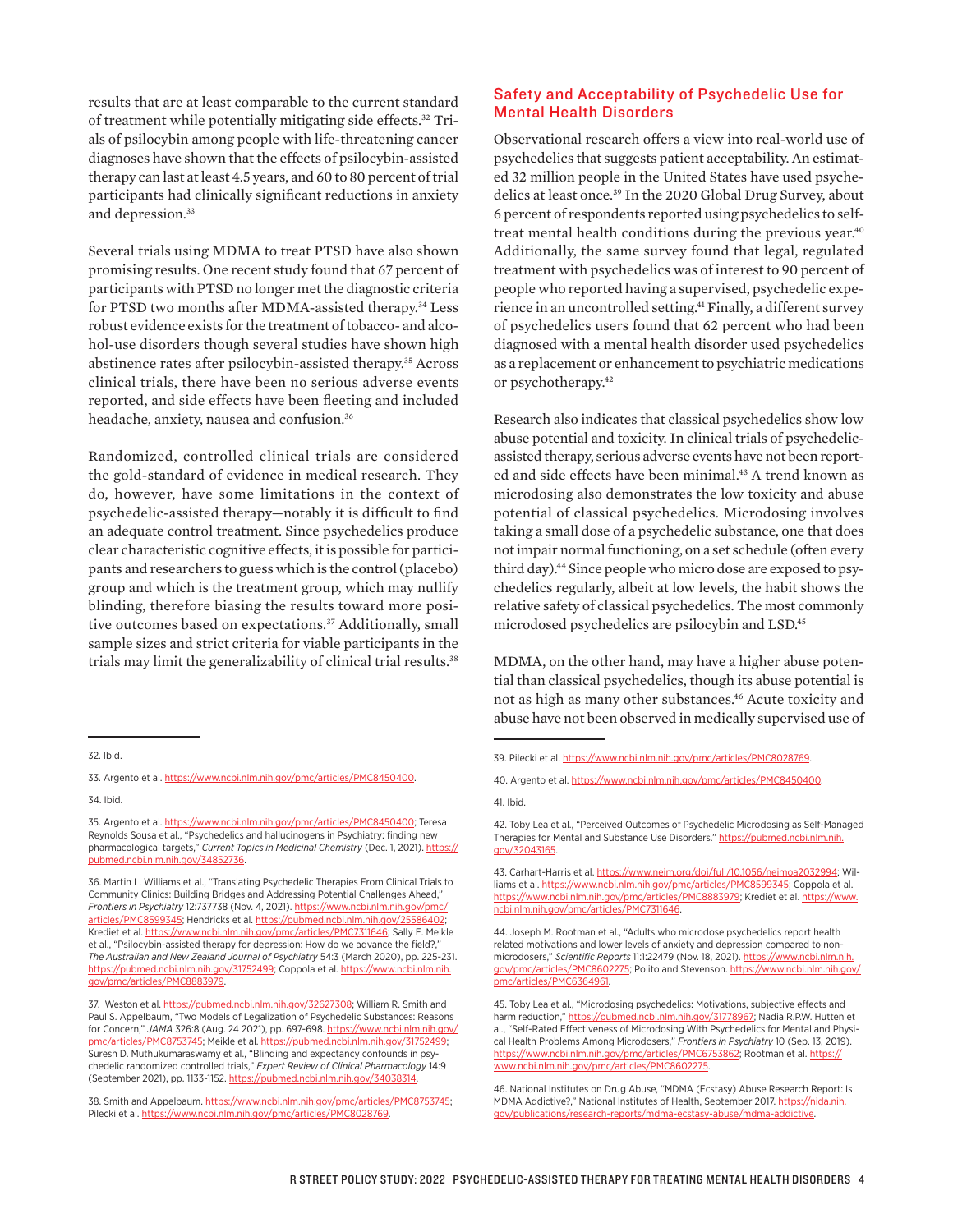MDMA, though MDMA can cause acute toxic effects such as hyperthermia, hypertension, seizure, arrhythmia and psychosis.47 Since psychedelic-assisted therapy is performed in a medically supervised setting, these side effects are of less concern because patients can be screened for contraindications and mild side effects, such as hyperthermia, can be managed by medical professionals.48

#### CURRENT PSYCHEDELIC POLICY LANDSCAPE

As of April 2022, no psychedelic has been approved for the treatment of any mental or physical disorder. Although psychedelics are not federally legal, the FDA has granted "breakthrough therapy" status to MDMA for treating PTSD and psilocybin for treating depression.<sup>49</sup> This status will help pharmaceuticals that use MDMA and psilocybin advance through the FDA's approval process more quickly.<sup>50</sup> Nevertheless, some jurisdictions are moving forward with decriminalization or legalization of psilocybin and some other psychedelic compounds.

In May 2019, Denver, Colorado legalized the use and possession of psilocybin-containing mushrooms.<sup>51</sup> Oakland and Santa Cruz, California followed in 2019 and 2020, respectively, by decriminalizing all entheogenic plants and fungi, which includes mushrooms, cacti, iboga-containing plants and/or extracted combinations of plants similar to ayahuasca.52 However, in 2021, Santa Cruz rolled back their decriminalization of peyote and mescaline, citing concerns raised by indigenous communities whose use of these plants for spiritual purposes predates western interest in psychedelic medicine.53 Washington, D.C.; Seattle, Washington; Ann Arbor, Michigan; and Somerville and Cambridge, Massachusetts

also decriminalized all entheogenic plants and fungi.54 Legislation decriminalizing psychedelics has passed by both ballot initiatives (in Denver and Washington, D.C.) and through city councils (in Santa Cruz, Ann Arbor, Oakland, Seattle, Somerville and Cambridge). Additionally, Washington, Colorado, New York and California are all considering some form of psychedelics legalization.<sup>55</sup>

Oregon also passed a ballot measure to legalize psilocybin for therapeutic use in 2020.56 The measure tasked the Oregon Health Authority with creating the programs and regulations to facilitate therapeutic use under the advisement of the Oregon Psilocybin Advisory Board.<sup>57</sup> This is notable because of the stipulation that psilocybin be used for therapeutic purposes. The measure states that clients must undergo a preparation session with a "psilocybin service facilitator" before they are allowed to purchase, possess and consume psilocybin at "psilocybin service centers."58 This program is slated to begin serving clients in 2023, and Oregon is currently grappling with how to provide and regulate these services.<sup>59</sup> As is often the case with policy, how Oregon regulates and offers therapeutic access to psychedelics will likely guide how other jurisdictions proceed. Although this measure only allowed for the therapeutic use of psilocybin, there was an additional measure that decriminalized possession of most drugs, including psychedelics, for personal use that passed at the same time.<sup>60</sup>

#### CONSIDERATIONS FOR THE FUTURE OF PSYCHEDELIC POLICY

Although research on the use of psychedelics for the treatment of mental health disorders is still emerging, efforts to

57. Ibid.

<sup>47.</sup> Krediet et al. [https://www.ncbi.nlm.nih.gov/pmc/articles/PMC7311646;](https://www.ncbi.nlm.nih.gov/pmc/articles/PMC7311646/) Smith and Appelbaum. [https://www.ncbi.nlm.nih.gov/pmc/articles/PMC8753745](https://www.ncbi.nlm.nih.gov/pmc/articles/PMC8753745/).

<sup>48.</sup> Krediet et al. [https://www.ncbi.nlm.nih.gov/pmc/articles/PMC7311646.](https://www.ncbi.nlm.nih.gov/pmc/articles/PMC7311646/)

<sup>49. &</sup>quot;Breakthrough Therapy." [https://www.fda.gov/patients/fast-track-breakthrough](https://www.fda.gov/patients/fast-track-breakthrough-therapy-accelerated-approval-priority-review/breakthrough-therapy)[therapy-accelerated-approval-priority-review/breakthrough-therapy;](https://www.fda.gov/patients/fast-track-breakthrough-therapy-accelerated-approval-priority-review/breakthrough-therapy) Guimarães dos Santos et al. [https://www.ncbi.nlm.nih.gov/pmc/articles/PMC7943545;](https://www.ncbi.nlm.nih.gov/pmc/articles/PMC7943545/) Krediet et al. [https://www.ncbi.nlm.nih.gov/pmc/articles/PMC7311646](https://www.ncbi.nlm.nih.gov/pmc/articles/PMC7311646/); Saplakoglu. https://www. livescience.com/psilocybin-depression-breakthrough-therapy.html.

<sup>50.</sup> Yasemin Saplakoglu. https://www.livescience.com/psilocybin-depression-breakthrough-therapy.html.

<sup>51. &</sup>quot;Denver, Colorado, Initiated Ordinance 301, Psilocybin Mushroom Initiative." https://ballotpedia.org/Denver, Colorado, Initiated Ordinance 301, Psilocybin [Mushroom\\_Initiative\\_\(May\\_2019\)](https://ballotpedia.org/Denver,_Colorado,_Initiated_Ordinance_301,_Psilocybin_Mushroom_Initiative_(May_2019)).

<sup>52.</sup> Gallo, "Agenda Report: Decriminalizing Entheogenic Plants." [https://www.](https://www.decriminalizenature.org/media/attachments/2019/11/20/decrim-resolution.pdf) [decriminalizenature.org/media/attachments/2019/11/20/decrim-resolution.pdf;](https://www.decriminalizenature.org/media/attachments/2019/11/20/decrim-resolution.pdf) York, "Santa Cruz Decriminalizes Natural Psychedelics." [https://www.santacruzsentinel.](https://www.santacruzsentinel.com/2020/01/29/santa-cruz-decriminalizes-natural-psychedelics/) [com/2020/01/29/santa-cruz-decriminalizes-natural-psychedelics.](https://www.santacruzsentinel.com/2020/01/29/santa-cruz-decriminalizes-natural-psychedelics/)

<sup>53.</sup> Aiyana Moya, "Santa Cruz City Council Removes Peyote from List of Decriminalized Psychedelics," Good Times, Sep. 16, 2021. [https://www.goodtimes.sc/santa-cruz](https://www.goodtimes.sc/santa-cruz-city-council-removes-peyote-from-list-of-decriminalized-psychedelics/)[city-council-removes-peyote-from-list-of-decriminalized-psychedelics](https://www.goodtimes.sc/santa-cruz-city-council-removes-peyote-from-list-of-decriminalized-psychedelics/); Center for the Study of World Religions, "Video: Honoring the Indigenous Roots of the Psychedelic Movement," Harvard Divinity School, March 15, 2021. [https://cswr.hds.harvard.edu/](https://cswr.hds.harvard.edu/news/2021/03/18/honoring-indigenous-roots-psychedelic-movement) [news/2021/03/18/honoring-indigenous-roots-psychedelic-movement.](https://cswr.hds.harvard.edu/news/2021/03/18/honoring-indigenous-roots-psychedelic-movement)

<sup>54. &</sup>quot;Ann Arbor Decriminalizes Magic Mushrooms, Psychedelic Plants." [https://](https://apnews.com/article/ann-arbor-plants-featured-ca-state-wire-mi-state-wire-b0ce69ca0961c150e0f900e8ea4cf432) [apnews.com/article/ann-arbor-plants-featured-ca-state-wire-mi-state-wire](https://apnews.com/article/ann-arbor-plants-featured-ca-state-wire-mi-state-wire-b0ce69ca0961c150e0f900e8ea4cf432)[b0ce69ca0961c150e0f900e8ea4cf432](https://apnews.com/article/ann-arbor-plants-featured-ca-state-wire-mi-state-wire-b0ce69ca0961c150e0f900e8ea4cf432); Beaujon. [https://www.washingtonian.](https://www.washingtonian.com/2021/03/15/magic-mushrooms-are-decriminalized-in-dc-as-of-today/) [com/2021/03/15/magic-mushrooms-are-decriminalized-in-dc-as-of-today;](https://www.washingtonian.com/2021/03/15/magic-mushrooms-are-decriminalized-in-dc-as-of-today/) Blistein. [https://www.rollingstone.com/culture/culture-news/somerville-massachusetts](https://www.rollingstone.com/culture/culture-news/somerville-massachusetts-psychedelics-magic-mushrooms-decriminalize-1115198/)[psychedelics-magic-mushrooms-decriminalize-1115198;](https://www.rollingstone.com/culture/culture-news/somerville-massachusetts-psychedelics-magic-mushrooms-decriminalize-1115198/) Deborah Becker. "Cambridge Votes To Decriminalize Psychedelics And All Controlled Substances." WBUR, Feb. 5, 2021. [https://www.wbur.org/news/2021/02/04/cambridge-votes-to-decriminalize-](https://www.wbur.org/news/2021/02/04/cambridge-votes-to-decriminalize-psychedelics-and-all-controlled-substances)

[psychedelics-and-all-controlled-substances](https://www.wbur.org/news/2021/02/04/cambridge-votes-to-decriminalize-psychedelics-and-all-controlled-substances); Kary. [https://www.bloomberg.com/](https://www.bloomberg.com/news/articles/2021-10-04/seattle-votes-to-decriminalize-psylocybin-and-similar-substances) [news/articles/2021-10-04/seattle-votes-to-decriminalize-psylocybin-and-similar](https://www.bloomberg.com/news/articles/2021-10-04/seattle-votes-to-decriminalize-psylocybin-and-similar-substances)[substances](https://www.bloomberg.com/news/articles/2021-10-04/seattle-votes-to-decriminalize-psylocybin-and-similar-substances).

<sup>55.</sup> Olivia Goldhill, "'It's not medical': Oregon wrestles with how to offer psychedelics outside the health care system," STAT, March 10, 2022. [https://www.statnews.](https://www.statnews.com/2022/03/10/oregon-wrestles-with-offering-psychedelic-therapy-outside-health-care-system/) [com/2022/03/10/oregon-wrestles-with-offering-psychedelic-therapy-outside-health](https://www.statnews.com/2022/03/10/oregon-wrestles-with-offering-psychedelic-therapy-outside-health-care-system/)[care-system](https://www.statnews.com/2022/03/10/oregon-wrestles-with-offering-psychedelic-therapy-outside-health-care-system/).

<sup>56. &</sup>quot;Oregon Measure 109, Psilocybin Mushroom Services Program Initiative (2020)." [https://ballotpedia.org/Oregon\\_Measure\\_109,\\_Psilocybin\\_Mushroom\\_Services\\_Pro](https://ballotpedia.org/Oregon_Measure_109,_Psilocybin_Mushroom_Services_Program_Initiative_(2020))[gram\\_Initiative\\_\(2020\).](https://ballotpedia.org/Oregon_Measure_109,_Psilocybin_Mushroom_Services_Program_Initiative_(2020))

<sup>58.</sup> Ibid.

<sup>59.</sup> Goldhill. [https://www.statnews.com/2022/03/10/oregon-wrestles-with-offering](https://www.statnews.com/2022/03/10/oregon-wrestles-with-offering-psychedelic-therapy-outside-health-care-system/)[psychedelic-therapy-outside-health-care-system.](https://www.statnews.com/2022/03/10/oregon-wrestles-with-offering-psychedelic-therapy-outside-health-care-system/)

<sup>60. &</sup>quot;Oregon Measure 109, Psilocybin Mushroom Services Program Initiative (2020)." [https://ballotpedia.org/Oregon\\_Measure\\_110,\\_Drug\\_Decriminalization\\_and\\_Addic](https://ballotpedia.org/Oregon_Measure_110,_Drug_Decriminalization_and_Addiction_Treatment_Initiative_(2020))[tion\\_Treatment\\_Initiative\\_\(2020\)](https://ballotpedia.org/Oregon_Measure_110,_Drug_Decriminalization_and_Addiction_Treatment_Initiative_(2020)).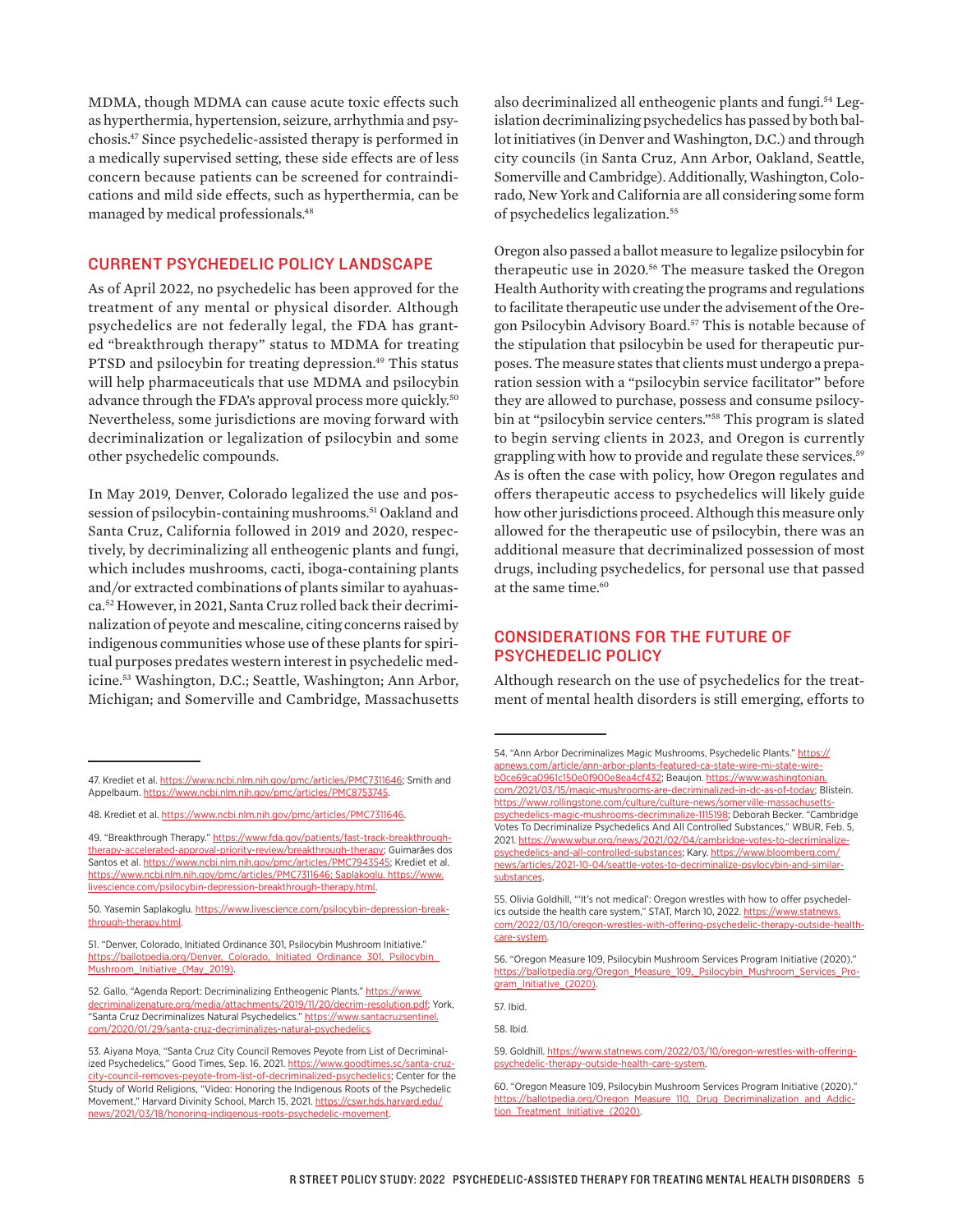legalize or decriminalize psychedelics are gaining momentum. As jurisdictions begin to allow the use of psychedelics, policies should focus on decreasing regulatory burdens to ensure access and equity in psychedelic-assisted therapies.

#### Additional Research

Given psilocybin and MDMA's breakthrough therapy status, the National Institutes of Health (NIH) should consider funding clinical trials of these substances as therapeutics. One study that assessed the NIH's recent involvement in such clinical research found that the organization had not directly funded any clinical trials on psychedelic-assisted therapy between 2006 and 2020.<sup>61</sup> As one of the largest public funders of biomedical research, the NIH is well-positioned to accelerate psychedelics research for therapeutic use. This is not without precedent, as funding bodies in Australia, Canada, Israel, New Zealand and the United Kingdom have allocated funds to psychedelics research.<sup>62</sup> One barrier to the NIH funding research is a rider in the federal appropriations bill that prevents federal funds from supporting "any activity that promotes the legalization of any drug or other substance included in schedule I."63 This rider was first enacted in 1996 and has been renewed every year since, despite recent attempts to remove it.<sup>64</sup> Eliminating this rider from future appropriations bills would enable the NIH to fund a groundswell of research.

In addition, the Attorney General should convene a multi-disciplinary committee focused on assessing scientific evidence to reschedule psychedelics; without this, the Schedule I status of psychedelics may prevent their widespread adoption.65 Such a committee should include, at minimum, experts in medicine, psychology and criminal justice. Additionally, community members, the pharmaceutical industry, patient advocates and other stakeholder voices should be taken into consideration because they are major stakeholders affected by regulation of psychedelics.

#### Mental Health Workforce

As conducted in clinical trials, psychedelic-assisted therapy is a time- and labor-intensive treatment that requires a specialized setting and supervision. There is currently a shortage of mental healthcare workers in the United States,

resulting in unmet need for services.<sup>66</sup> Given the current state of the mental health workforce, questions have been raised about how accessible psychedelic-assisted therapy may be.<sup>67</sup> Investing in training programs to increase the supply of new psychiatrists, licensed clinical social workers, professional counselors and other mental healthcare professionals is vital for psychedelic-assisted therapy to be scalable. In addition to educating and licensing new providers, educating current providers is necessary.<sup>68</sup> Psychedelic-assisted therapy is a specialized treatment, and evidence-based clinical guidelines are necessary.<sup>69</sup> As more jurisdictions allow the use of psychedelics, it is likely that people will turn to their providers to seek guidance on use of psychedelics, and providers will need education to meet patients' needs.

#### Equity and Access

Once psychedelic-assisted therapy is offered outside of clinical trials, it will be important to address issues of equity and access. Since it is estimated that one course of MDMAassisted therapy would total around \$15,000, cost will be a significant barrier to treatment for many people if the treatment is not covered by public and private insurance providers.70 Although the cost may seem high, if psychedelic-assisted therapy produces long-lasting results after one to three dosing sessions, as clinical trials suggest, this would make psychedelic-assisted therapy more cost effective than longterm antidepressants.<sup>71</sup>

#### Appropriate Regulatory Mechanisms

At this time, there are no FDA-approved psychedelic medications, so jurisdictions that move forward with allowing therapeutic access to psychedelics need to build appropriate regulatory mechanisms to ensure patient safety. Jurisdictions must first determine what goals they are trying to achieve. Decriminalization or legalization of psychedelic plants removes legal penalties for use and possession, but this path does not provide the regulatory mechanisms that ensure patient safety or therapeutic treatment. If jurisdic-

<sup>61.</sup> Brian S. Barnett et al., "United States National Institutes of Health grant funding for psychedelic-assisted therapy clinical trials from 2006-2020," *International Journal of Drug Policy* 99 (January 2022). [https://pubmed.ncbi.nlm.nih.gov/34624734.](https://pubmed.ncbi.nlm.nih.gov/34624734/)

<sup>62.</sup> Ibid.

<sup>63.</sup> Mason Marks and I. Glenn Cohen, "Psychedelic therapy: a roadmap for wider acceptance and utilization," *Nature Medicine* 27 (Oct. 4, 2021), pp. 1669-1671. [https://](https://www.nature.com/articles/s41591-021-01530-3) [www.nature.com/articles/s41591-021-01530-3.](https://www.nature.com/articles/s41591-021-01530-3)

<sup>64.</sup> Ibid.

<sup>65. 21</sup> U.S. Code § 872(a)6. [https://uscode.house.gov/view.xhtml?path=/prelim@](https://uscode.house.gov/view.xhtml?path=/prelim@title21/chapter13&edition=prelim) [title21/chapter13&edition=prelim.](https://uscode.house.gov/view.xhtml?path=/prelim@title21/chapter13&edition=prelim)

<sup>66.</sup> Mark Barna, "Mental health workforce taxed during COVID-19 pandemic: Worker shortage hinders access," *The Nation's Health* 51:10 (January 2022), pp. 1-14. [https://](https://www.thenationshealth.org/content/51/10/1.3) [www.thenationshealth.org/content/51/10/1.3;](https://www.thenationshealth.org/content/51/10/1.3) State Health Facts, "Adults Reporting Unmet Need for Mental Health Treatment in the Past Year," Kaiser Family Foundation, last accessed May 3, 2022. [https://www.kff.org/other/state-indicator/adults-report](https://www.kff.org/other/state-indicator/adults-reporting-unmet-need-for-mental-health-treatment-in-the-past-year/?currentTimeframe=0&sortModel=%7B%22colId%22:%22Location%22,%22sort%22:%22asc%22%7D)[ing-unmet-need-for-mental-health-treatment-in-the-past-year/?currentTimeframe=0](https://www.kff.org/other/state-indicator/adults-reporting-unmet-need-for-mental-health-treatment-in-the-past-year/?currentTimeframe=0&sortModel=%7B%22colId%22:%22Location%22,%22sort%22:%22asc%22%7D) [&sortModel=%7B%22colId%22:%22Location%22,%22sort%22:%22asc%22%7D.](https://www.kff.org/other/state-indicator/adults-reporting-unmet-need-for-mental-health-treatment-in-the-past-year/?currentTimeframe=0&sortModel=%7B%22colId%22:%22Location%22,%22sort%22:%22asc%22%7D)

<sup>67.</sup> Franklin King 4th and Rebecca Hammond. [https://pubmed.ncbi.nlm.nih.](https://pubmed.ncbi.nlm.nih.gov/34690582/) [gov/34690582;](https://pubmed.ncbi.nlm.nih.gov/34690582/) Williams et al. [https://www.ncbi.nlm.nih.gov/pmc/articles/](https://www.ncbi.nlm.nih.gov/pmc/articles/PMC8599345/) [PMC8599345.](https://www.ncbi.nlm.nih.gov/pmc/articles/PMC8599345/)

<sup>68.</sup> Argento et al. [https://www.ncbi.nlm.nih.gov/pmc/articles/PMC8450400](https://www.ncbi.nlm.nih.gov/pmc/articles/PMC8450400/).

<sup>69.</sup> Mason Marks and I. Glenn Cohen. [https://www.nature.com/articles/s41591-021-](https://www.nature.com/articles/s41591-021-01530-3) [01530-3.](https://www.nature.com/articles/s41591-021-01530-3)

<sup>70.</sup> Pilecki et al. [https://www.ncbi.nlm.nih.gov/pmc/articles/PMC8028769;](https://www.ncbi.nlm.nih.gov/pmc/articles/PMC8028769/) Mason Marks and I. Glenn Cohen. <https://www.nature.com/articles/s41591-021-01530-3>.

<sup>71.</sup> Guimarães dos Santos et al. [https://www.ncbi.nlm.nih.gov/pmc/articles/](https://www.ncbi.nlm.nih.gov/pmc/articles/PMC7943545.%20) [PMC7943545.](https://www.ncbi.nlm.nih.gov/pmc/articles/PMC7943545.%20)